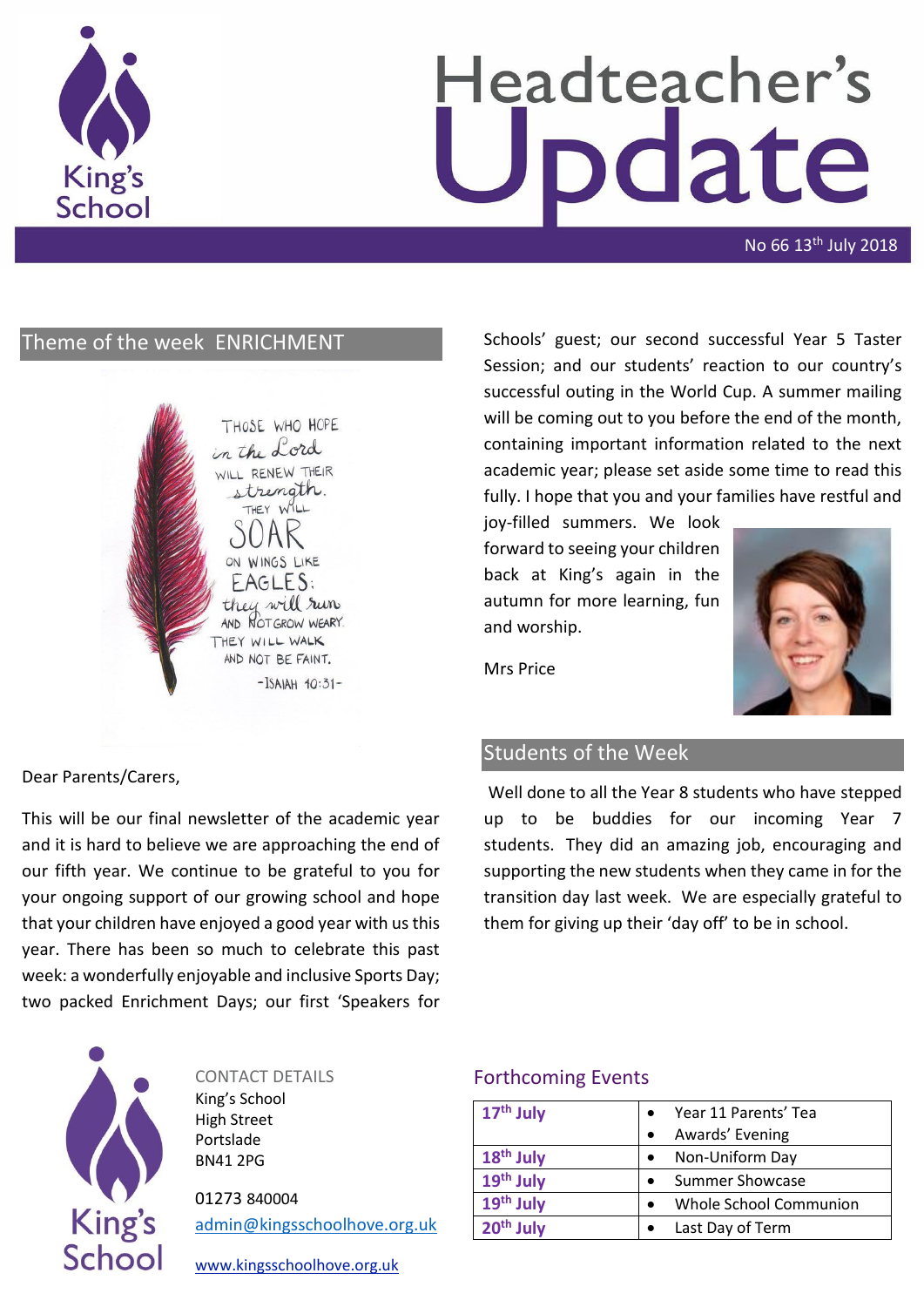## **King's School**

## End of Term

Our final day of term is Friday 20<sup>th</sup> July. On this date students should come to school as normal, in full school uniform, for 8:30am. Students will have two normal lessons and then a shortened period 3, either preceded or followed by a 30 minute break. A full brunch service will be available in the Dome Diner during the break. After break, students will have a tutor time and a celebration assembly. **All students will be dismissed from school at 12:40pm.**

In advance of the last day of term, please can we ask all students to make sure they take home any of their property currently in school. Please check changing and tutor rooms to ensure these are cleared, and those students with lockers should ensure these are left empty, clean and unlocked. Any clothing, books, shoes etc. left in school over the summer break will be disposed of. Our site team do a wonderful job of revitalising the school over the summer break ready for the new year in September, and students' support with ensuring that classrooms and lockers are free of lost property or rubbish is much appreciated.

#### Sports Day

King's took over the Withdean sports complex on Wednesday for our second sports day at the arena. It was great to see so many students competing for their house in a variety of events. The support they received from their peers and teachers was amazing, it could be heard all the way back to our Portslade site.

Students took part in field events and team games in the morning, representing their houses in hard but good natured competition at all points. At the start of the track events in the afternoon Colossae held a small advantage over the other houses and maintained that through the afternoon and into the relays, the final races for the day. When all the dust had settled Galatia stood on top of the pile, sports day winners 2018 with 669 points and the winning margin only 7!

Well done all, we look forward to next years competition.

# Art Exhibition & Summer Showcase

#### **6.30pm Art Exhibition – Art Room**

#### **7.00pm Summer Showcase – Main Hall**

A further reminder of two wonderful events to showcase the talents of our students here at King's School on the same night!

To honour the work of our GCSE Art students, we are exhibiting their final pieces in our Art Room between 6.30pm and 7.00pm. The work is exceptional and we are enormously proud of the efforts and outcomes of our Year 11 Artists. Tickets are not required for this event.

As you may already know, students have been working hard on a range of acts to perform at the Summer Showcase, which follows on from the Art Exhibition and will be held in the Main Hall, starting at 7.00pm. We would dearly love it if you could come and support our performers as it promises to be a super evening that will feature singing, dancing, drama and musical acts.

The cost of the tickets are as follows: **£5 per adult and £2.50 for Under 12s, with entry being free for Under 5s**. Tickets are available now and will be until Monday 16<sup>th</sup> July via ParentPay only. Online sales may be closed sooner than Monday  $16<sup>th</sup>$  July, should it appear that the event will sell out. We will communicate home if this is the case. Physical tickets for the Showcase will be distributed to students via their tutor on Tuesday 17<sup>th</sup> July. It will not be possible to collect tickets prior to this.

Families and adult friends of students at King's School will be very welcome. However, on this occasion, we will not be able to cater for student groups from other secondary schools. Tickets are based on a first come first served basis, and to ensure that access to the event is fair for all, there will be a strict limit of four tickets per purchase, including concessions. **Tickets will not be available on the night**. There is very limited parking available, and therefore we would ask that drivers respect the properties of our neighbours and park with consideration.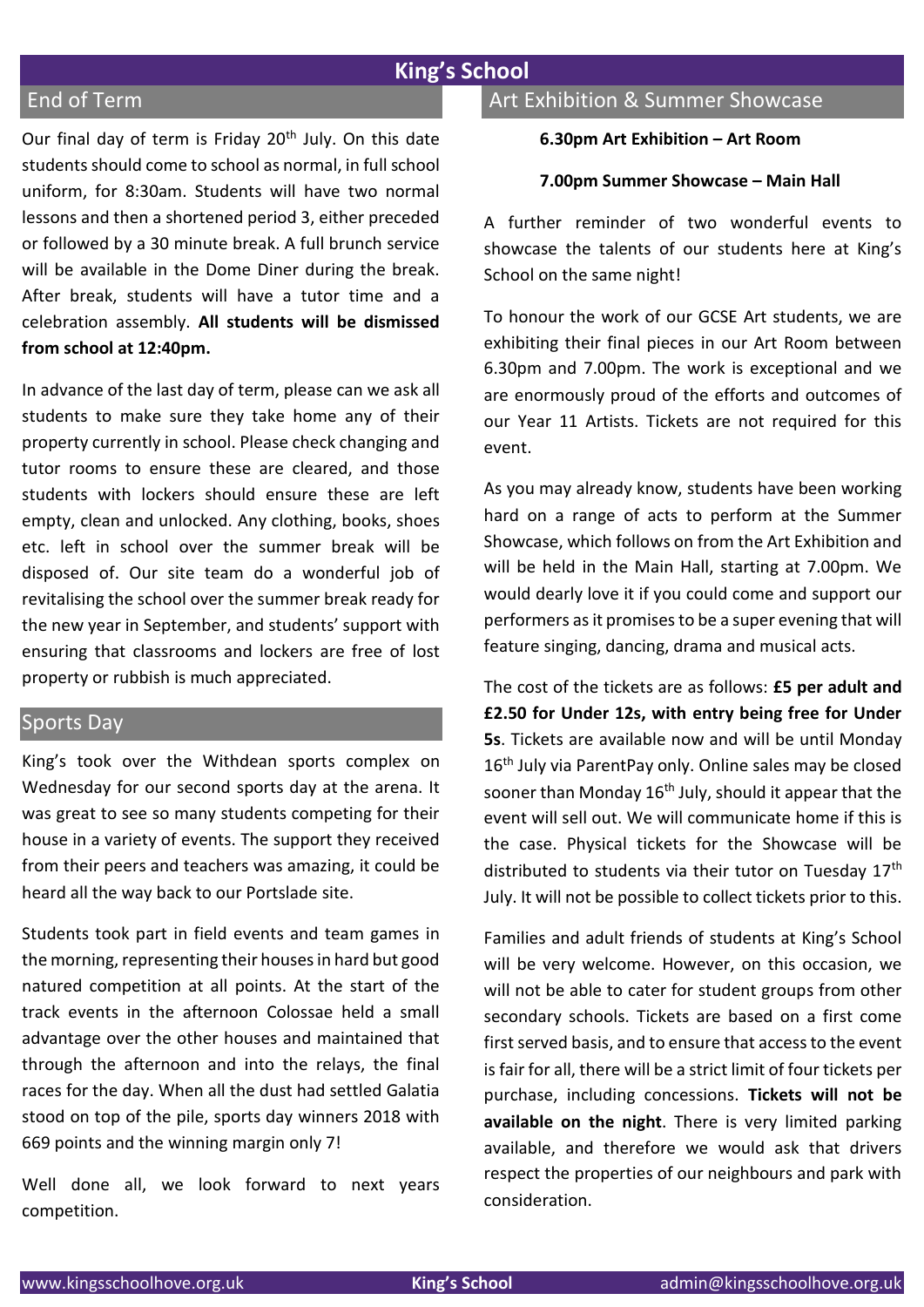## **King's School**

Refreshments will be available during a short interval and the evening will conclude by 9.15pm.

## Enrichment Days

The whole school enjoyed our two days off timetable on Thursday and Friday this week for various trips and enrichment activities. Year 7 went on an overnight trip to Blackland Farm; Year 8 enjoyed a STEM day in school and a trip to Thorpe Park; Year 9 had a retreat day at Blackland Farm and a 'Holocaust Day' in school, where they heard the fascinating first hand story of a Holocaust survivor; and Year 10 completed their GCSE speaking and listening presentations and some of the GCSE Science required practicals. Please enjoy the pictures on the back page of this newsletter from our action-packed days!

## Communications This Week

**End of term information-** Families were sent information on term dates and also changes to staffing for the 2018-19 academic year.

**GCSE Pod**- Families of Year 9 students were sent information on GCSE Pod; a revision and practice resources which Year 10 and 11 students have found highly beneficial in the lead up to GCSEs.

## Whole School Communion

We are really excited to be welcoming Stephen Dawson and some of the musicians from Emmanuel Church and Helen Garratt from St Peter's Brighton. They will be leading us in our end of term celebration and communion service on the afternoon of Thursday 19th July. We are praying for good weather as we will be holding this event outside. This is a great opportunity to enable students and staff to reflect on the year that has been and give thanks for all that we have enjoyed and achieved.

#### Parent Prayer

As we approach our final week of term, please be praying for safety and focus on site. Pray that we can end the year well and that our end of term celebrations are a time to reflect on the successes of the past year,

thanking God for the way that He has sustained and developed us. Pray for our students and staff over the holiday period; for safety in travel, good times of rest, positive relationships with those at home.

#### Own Clothes Day

On Wednesday 18th July, King's School will have an Own Clothes Day to fundraise for Solving Kids' Cancer – the school charity as campaigned and voted for by the students last academic year. If you son/daughter wishes to come to school in their own clothes on Wednesday 18<sup>th</sup> July, a minimum donation of £1 needs to be made. As with previous non-school uniform days, clothing must still be school appropriate and students will be asked to change into borrowed uniform if clothing is deemed too revealing or offensive in any way.

## Year 10 Holiday Homework

Year 10 parents/carers will want to be aware that Year 10 students have been set compulsory holiday work in every subject. All work has been set on Show My Homework as usual. We have advised Year 10 students to have a good break from their studies over the summer but we have set an appropriate amount of work in each subject which should be completed diligently in preparation for the new academic year.

## Summer Mailing & September 2018

A summer mailing will be sent out later this month with letters about uniform, attendance, contacting staff at King's School and trips for 2018-19. Please take some time to read through this important information in preparation for the new academic year. Families will also be sent a data collection sheet to ensure we have the correct contact and another information on file.

School starts again for Year 7 students on Wednesday 5th September and for all other students on Thursday 6th September. On both dates students should arrive in school for 8:30am as usual in full school uniform. Full term dates for the next academic year, including INSET dates, are available on our website:

<https://www.kingsschoolhove.org.uk/termdates.php>